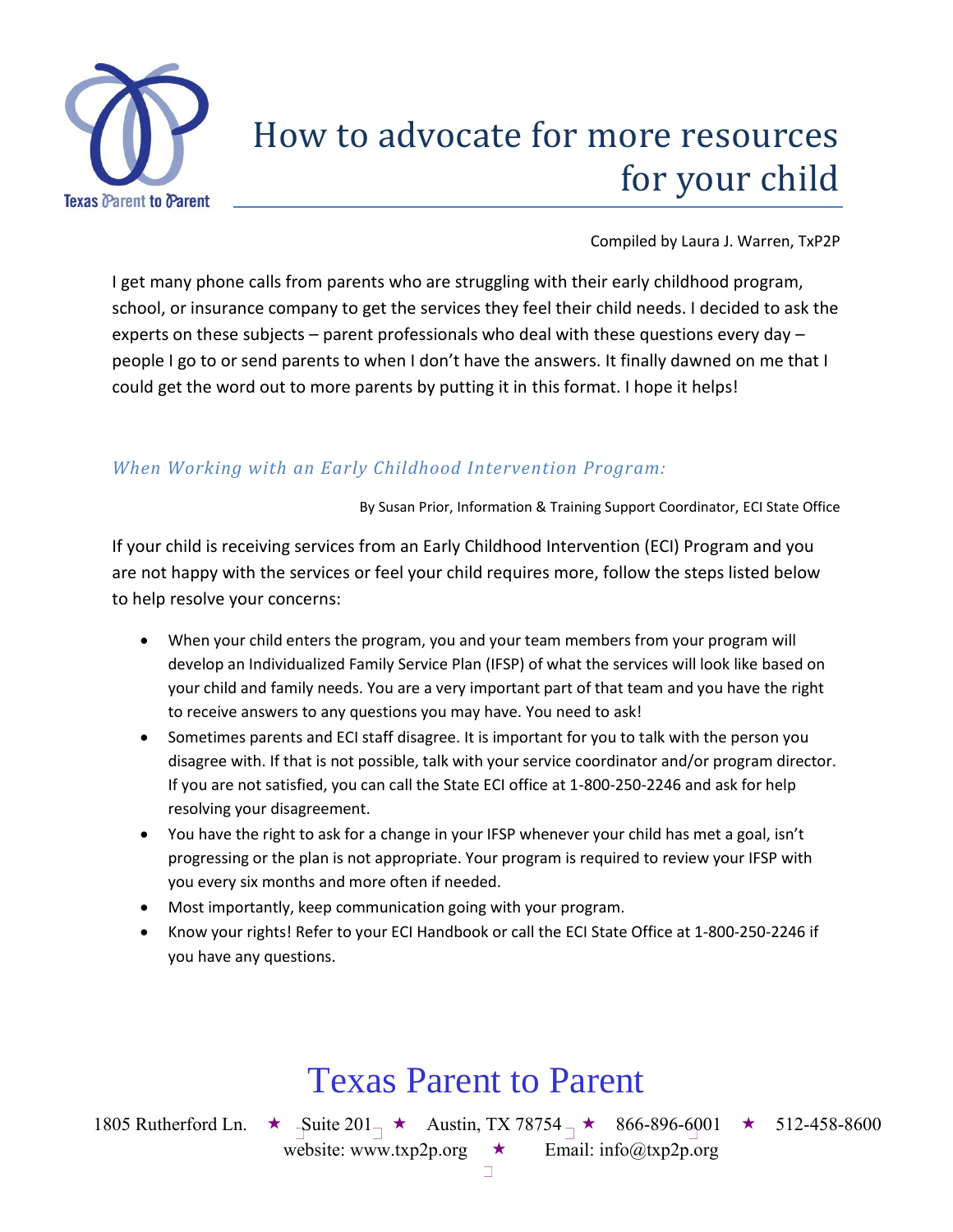#### *When Working with your Child's Special Education Program in Your Local ISD:*

By Rosemary Alexander, PhD, Parent and School Support Team, Austin ISD

Having your child covered by IDEA, the federal law that mandates special education services, is a great opportunity. Your child has the chance to receive the supports and individualized education he or she needs while you, the parent, have a chance to be involved in the decision making process regarding your child's educational services. IDEA provides you with a way to be a part of the educational team and voice your concerns, what might work best to help your child succeed, and your vision for your child's future.

However, to take advantage of these opportunities, parents must know about IDEA, understand the decision-making process, and learn how to be successful advocates for their children. Here are a few pointers for being an effective part of the school team:

• Stay in communication all year.

Get to know your child's teacher through chance encounters, phone conversations, and informal meetings.

Set up a regular communication system, such as a notebook, a checklist, regular phone calls, etc, that keep both school staff and family informed about routine concerns and events.

Volunteer at the school or ask how you can help from home.

Acknowledge through small gifts or treats that you appreciate the efforts of school staff.

Get ready for IEP meetings (called ARDs in Texas ).

Keep a copy of your child's IEP (Individual Education Program) and latest evaluation handy. Know what it says.

Before the annual ARD or IEP meeting, meet with the teacher and other key service providers to look at the current IEP and discuss how to change it for the next year.

Get to know IDEA and the IEP process. Check out the following websites: www.advocacyinc.org, www.thearcoftexas.org, www.nichcy.org, and www.wrightslaw.com.

Go into the IEP meeting with a clear idea of the issues and what outcomes you want from the meeting.

Take a picture of your child or have your child attend the meeting. Provide a written statement from your child of what he or she would like to say to teachers, or have him or her say it directly.

## Texas Parent to Parent

1805 Rutherford Ln.  $\star$  Suite 201<sup> $\pm$ </sup> Austin, TX 78754  $\pm$  866-896-6001  $\star$  512-458-8600 website: www.txp2p.org  $\rightarrow$  Email: info@txp2p.org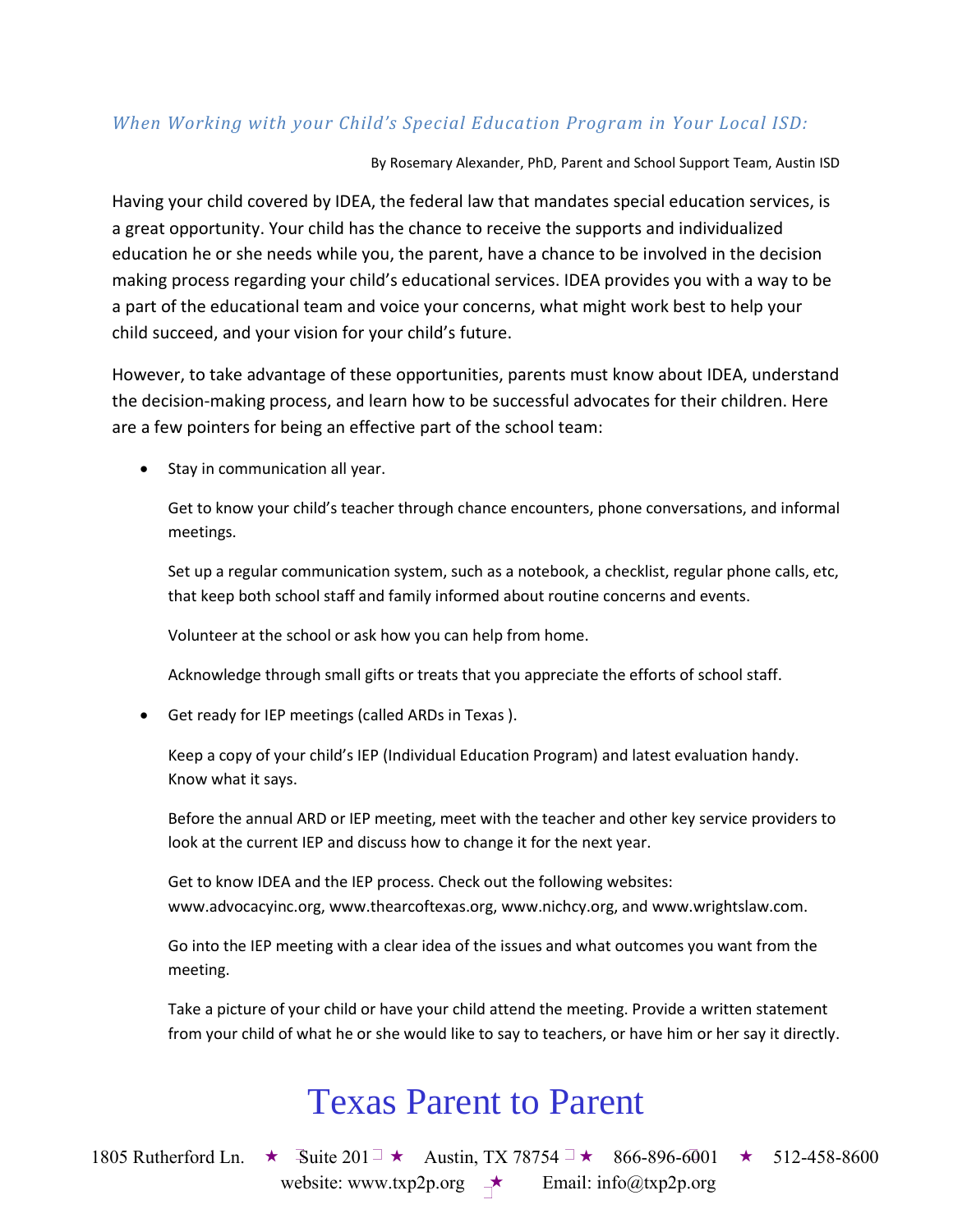Act carefully and thoughtfully when disagreements arise.

If you and school staff run into disagreements or hard feelings, take a deep breath and step back from the situation. Do not explode, but rather find someone outside of school to hear your story and sympathize with your emotions.

Write down what you are mad about, but also what you would like to see happen.

Find out what your school-system hierarchy is—who is the key person at each management level. Find out who allocates resources and can make a difference.

Now take action. Write letters and talk to the right people: start with the person closest to the problem, and then if you do not get help there, talk to the person next up the line.

Approach each meeting or phone conversation as a business meeting, with a business-like attitude.

First meet informally to resolve the problem, then have an ARD to write your new decisions into the IEP.

Ask for more testing to get a more accurate picture of your child's needs and abilities.

Bring in tangible evidence about your child's abilities and needs, such as videos of your child doing things he does not do at school or participating with friends outside of school; make a strong case for what you are asking for your child.

Think before meetings about areas where you are willing to compromise and where you cannot compromise.

Keep your poise and focus on issues, not personalities, facts not feelings. Do not look for revenge but try to solve problems. Keep the school team looking at long-term outcomes for your child: what's really important for him or her to learn before graduating from school? What will make this child successful after graduation?

If all else fails, find out about mediation and due process.

Consult www.feta.com for many more advocacy and conflict resolution suggestions.

Teach your child to participate also.

As your child gets older (around middle school), start to involve him or her in the IEP process as much as possible. Guide your child to be a "self-advocate," able to describe his or her disability and the accommodations needed.

### Texas Parent to Parent

1805 Rutherford Ln.  $\star$  Suite 201  $\star$  Austin, TX 78754  $\star$  866-896-6001  $\star$  512-458-8600

website: www.txp2p.org  $\star$  Email: info@txp2p.org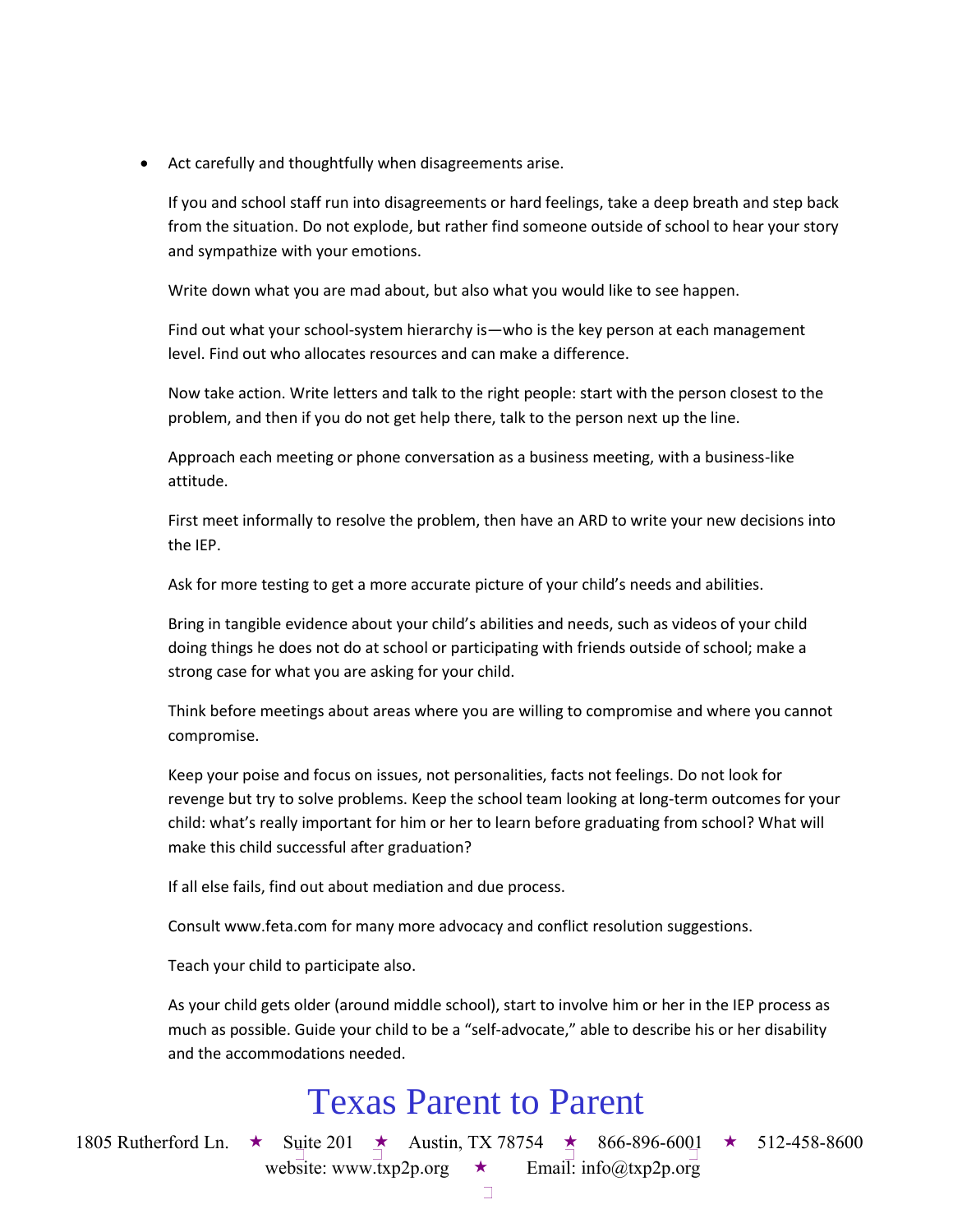Encourage your child to make choices at first about little things, then about more important issues.

Give your child opportunities to speak for him or herself in a variety of situations.

Work with the school team to coach your child to speak up in the ARD meeting, even to lead it as he or she gets older. Begin to help your child to think about the future, what work to do, where to live, and how to find friends—the elements of a good transition plan for the future.

Good luck in the process of building a team with school staff and in building a positive, productive relationship with your child's school.

#### *When Working with your Insurance Company:*

By Leah Rummel, Executive Director, Texas Association of Health Plans

I receive many calls from parents having problems navigating their insurance to obtain services for their children. I have found over the years that navigating the system has become more complicated due to the unending arrangements physicians and providers have with the insurance company. Most of these are not known by you, the parent, but affect how you can receive services.

My first advice to parents is:

- Ask for case management. If your insurance company has case management ask for it or insist to have those services. You life will be much easier if you only have to deal with one person at the company whose job is to navigate the system for you. Case managers have been known to find alternatives to services that may not be covered by the insurance, get approval for services that may be less expensive but more appropriate to your child, find other resources available in the community for your needs and suggest equipment, specialists or the latest technology available for your child that you may not know about.
- Read your policy. Never be without your policy. Your policy will tell you what is covered and how much your costs will be from the coverage. Most people who call me do not have their policy, do not know if they have a HMO or PPO, and do not know if their policy is a self-funded ERISA plan or a fully insured regulated plan. Ask your employer for a copy of the policy and find out if it is an HMO, PPO, Point of Service Plan or EPO. Find out if your plan is a self-funded plan regulated by the federal government or a fully funded plan overseen by laws in the State of Texas . The rights of members and the benefits are usually better in a fully funded plan.

## Texas Parent to Parent

1805 Rutherford Ln.  $\star$  Suite 201  $\star$  Austin, TX 78754  $\star$  866-896-6001  $\star$  512-458-8600

website: www.txp2p.org  $\star$  Email: info@txp2p.org